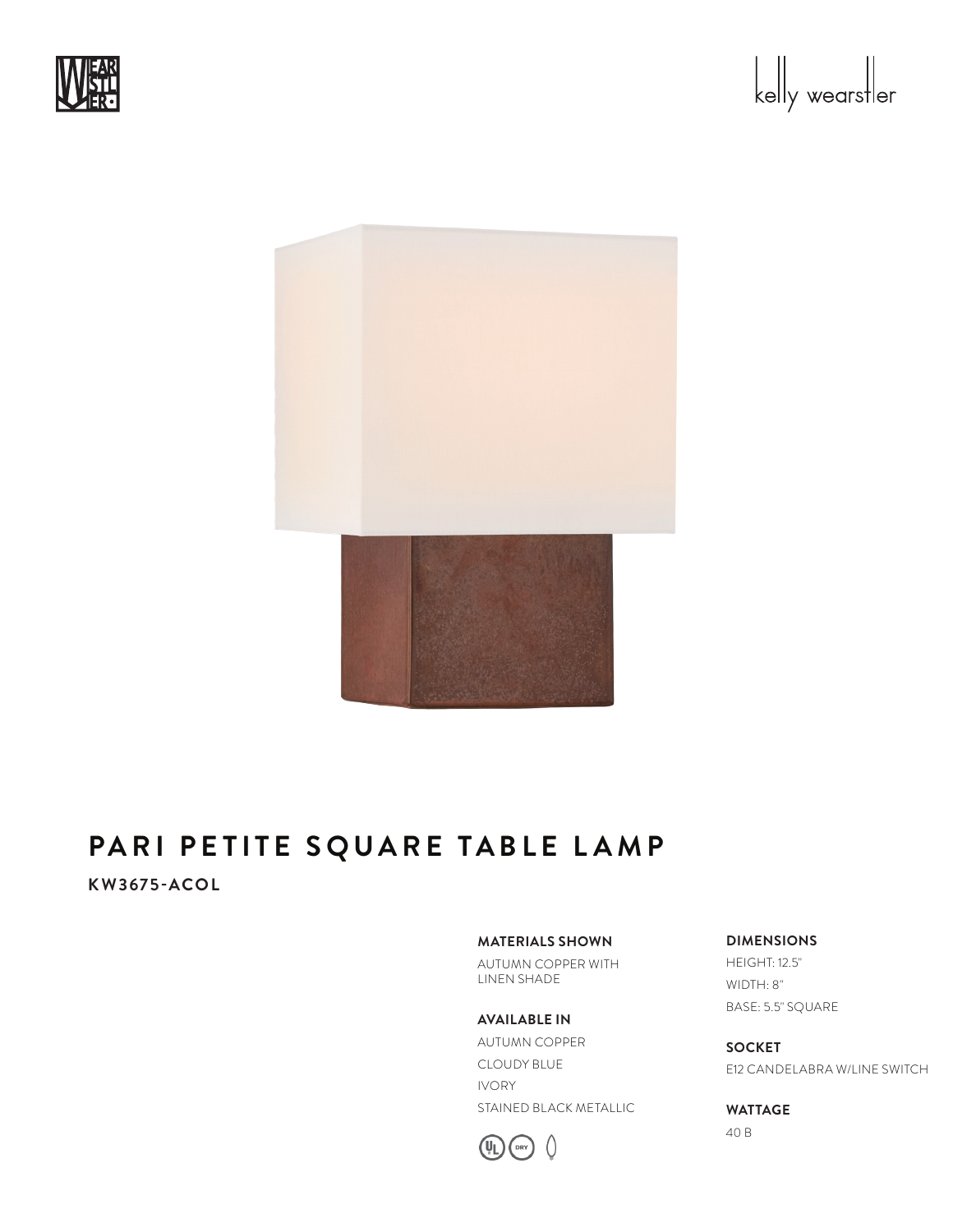





## **KW3675-CLBL**

#### **MATERIALS SHOWN**

CLOUDY BLUE WITH LINEN SHADE

**AVAILABLE IN** AUTUMN COPPER CLOUDY BLUE IVORY STAINED BLACK METALLIC



#### **DIMENSIONS**

HEIGHT: 12.5" WIDTH: 8" BASE: 5.5" SQUARE

**SOCKET** E12 CANDELABRA W/LINE SWITCH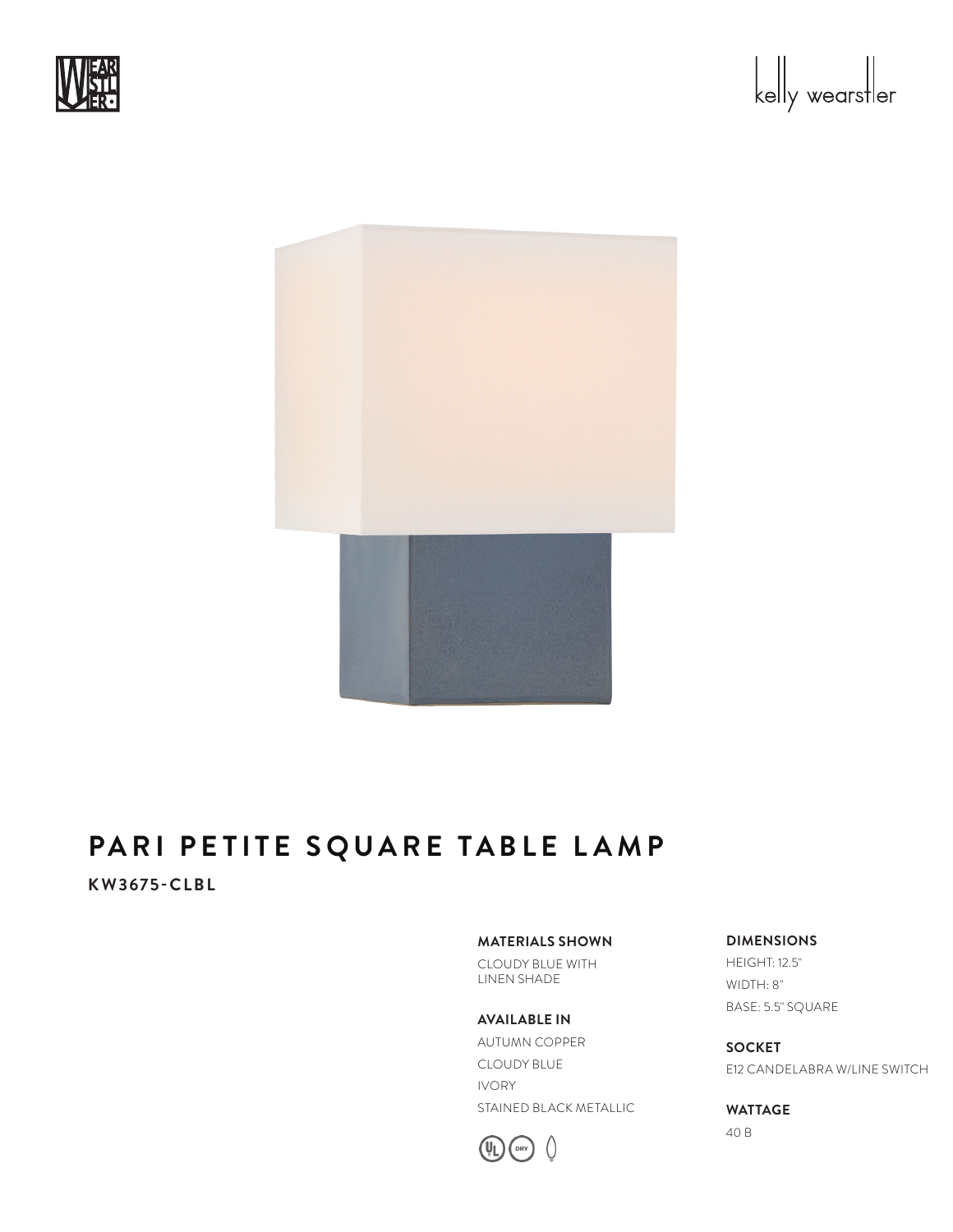





**KW3675-IVOL**

**MATERIALS SHOWN** IVORY WITH LINEN SHADE

**AVAILABLE IN** AUTUMN COPPER CLOUDY BLUE IVORY STAINED BLACK METALLIC



**DIMENSIONS** HEIGHT: 12.5" WIDTH: 8" BASE: 5.5" SQUARE

**SOCKET** E12 CANDELABRA W/LINE SWITCH